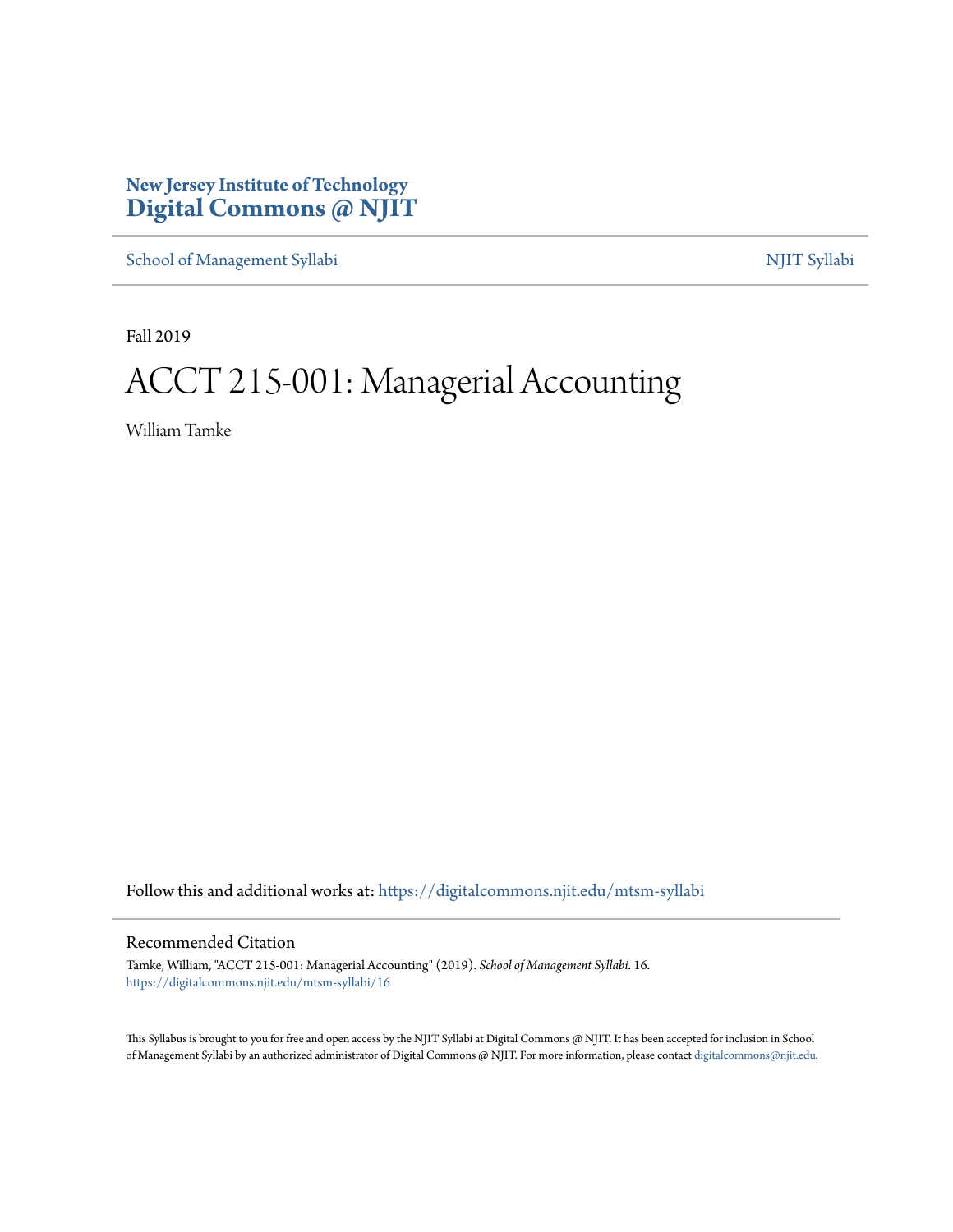

## **Martin Tuchman School of Management**

## **ACCT 215-001: Managerial Accounting – 2019 Fall Monday, Thursday 10:00 am – 11:20 am … FMH 110 Syllabus**

| <b>INSTRUCTOR</b>   | <b>William Tamke</b>                     |
|---------------------|------------------------------------------|
| <b>OFFICE</b>       | 4032, CAB 4th Floor, MTSM                |
| <b>EMAIL</b>        | william.r.tamke@njit.edu                 |
| <b>OFFICE HOURS</b> | Monday 4:00-6:00 pm or by<br>appointment |

**Contacting the Instructor:** E-mail is best; in the subject line please state: ACCT215 & Section #.

**Course Description:** Prerequisites: ACCT 115 or ACCT 117. This course introduces fundamentals of cost and managerial accounting, including an introduction to job orders and process costing systems, cost allocation, cost behavior, managerial decision models, cost and budgetary planning and control, standard costing, analysis of variance, and responsibility accounting. The course is designed to develop the fundamentals of managerial accounting and provide students with a working knowledge of how accounting data are used by management in planning, decision-making and operational control.

**Course Objectives:** By the end of the course you will better understand how to plan for the financial success of your company by evaluating the following:

*Planning* … *What are company goals to maximize profits and market share?*  Budgeting and the Balanced Scorecard

*Determining Costs* … *What is it costing us to implement company goals***?**  Job costing, activity-based costing (ABC), and cost allocation

*Directing* … *How do we plan to achieve and implement company goals?*  Pricing, cost-volume-profit (CVP) analysis, operating leverage, incremental analysis *Controlling Operations* … *Are company goals being met?* 

Standard costs, variance analysis, and The Balanced Scorecard Prepare the four financial statements.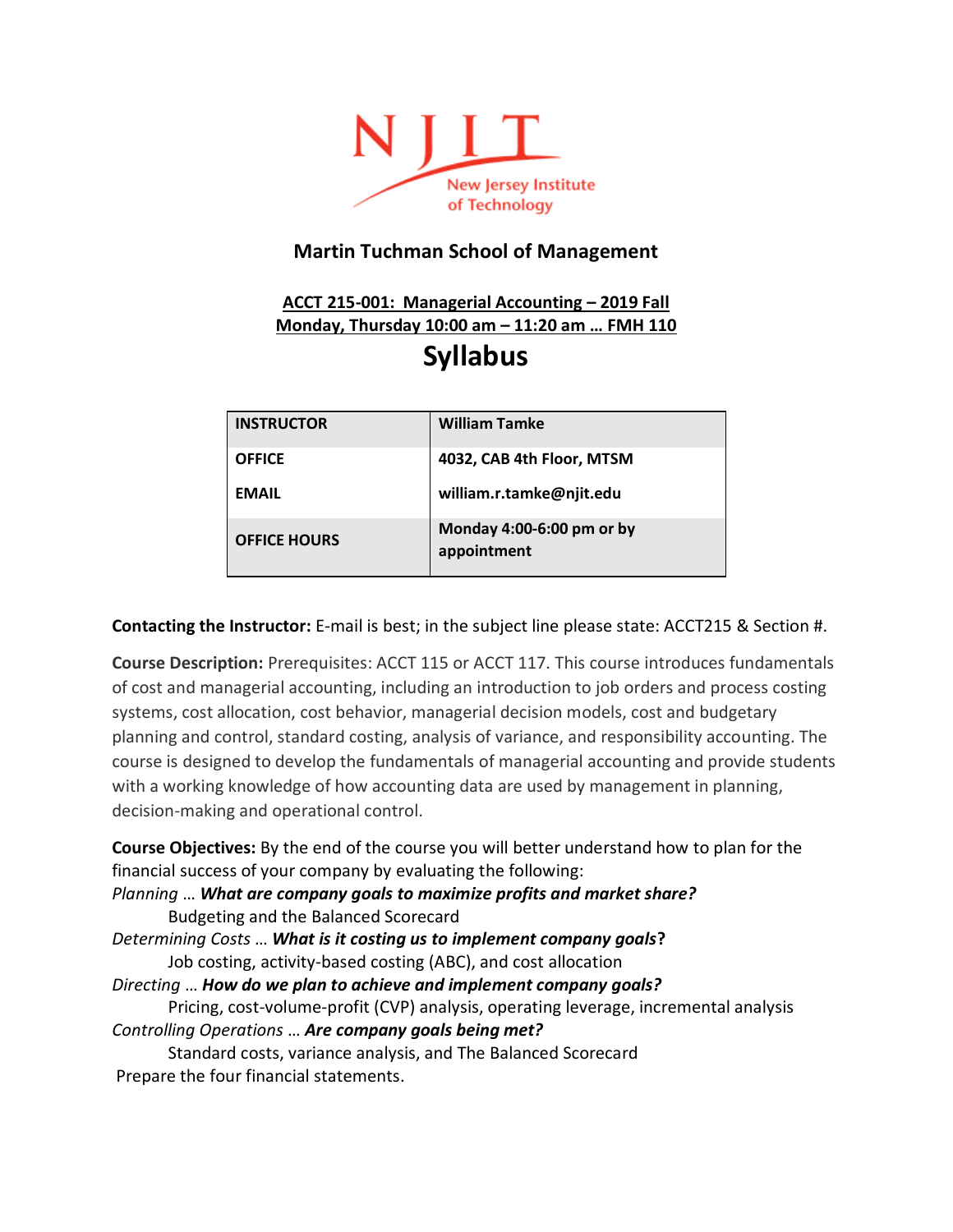## **Learning Goals and Outcomes addressed in this course:**

| Analytical and<br>Problem<br>Solving Skills | Information and<br>Communication<br><b>Skills</b> | Ethical<br>Reasoning | Technology<br><b>Skills</b> | Globalization |
|---------------------------------------------|---------------------------------------------------|----------------------|-----------------------------|---------------|
| xх                                          |                                                   |                      |                             |               |

#### **Analytical and Problem Solving Skills**

Develop skills to critically analyze business problems.

Apply these skills to homework and in-class exercises, which require critical thinking and strong problem solving skills.

#### **Information and Communication Skills**

Advance skills that enable effective business writing.

Practice articulating accounting concepts and gaining perspective on discussion questions through class participation.

#### **Ethical Reasoning**

Develop a sense of ethical and professional behavior.

#### **Technology Skills**

Prepare effective Excel spreadsheets, graphs, etc. as needed for special assignments.

Complete homework assignments online using WileyPlus.

#### **Globalization**

Understand the material within the global context of business.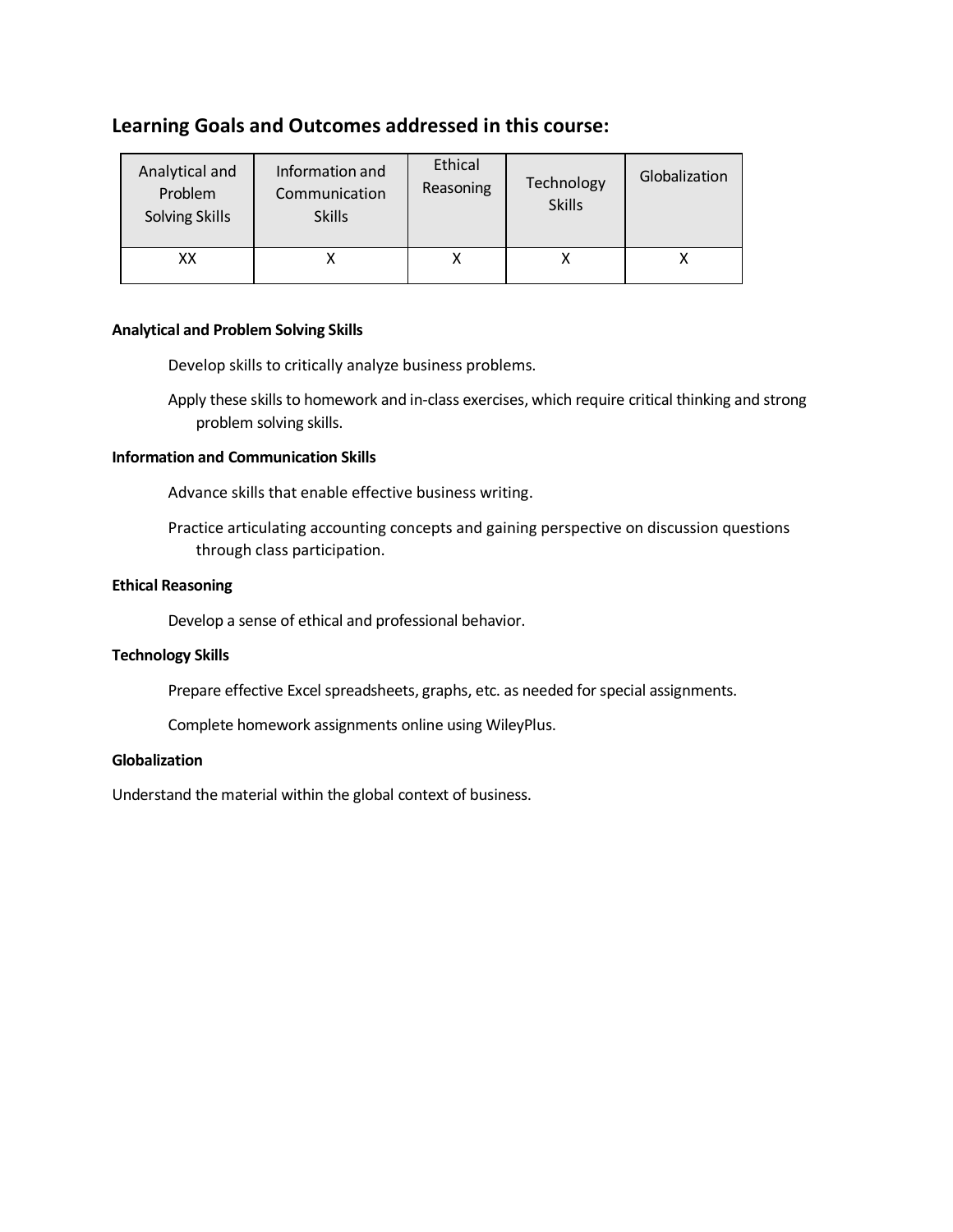Required Materials … **WileyPlus Access Code** for online homework

## **Book: Accounting, Tools for Business Decision Making, Kimmel, Weygandt, Kieso, 7th edition**

1. **Kimmel, Accounting 7e … ISBN: 9781119494898 … WileyPlus Access Code only (has e-Text)**  Publisher: John Wiley & Sons, Incorporated.

## **OR**

2. **Kimmel, Accounting 7e … ISBN: 9781119494904 … Binder Ready Edition (BRV) (Loose-leaf Text bundled with WileyPlus Access CODE)** … Accounting 7e BRV WPC Set. Publisher: John Wiley & Sons, Incorporated.

**Prerequisites:** ACCT 115 or ACCT 117

Note: Please see last page of this syllabus for instructions on accessing WileyPlus.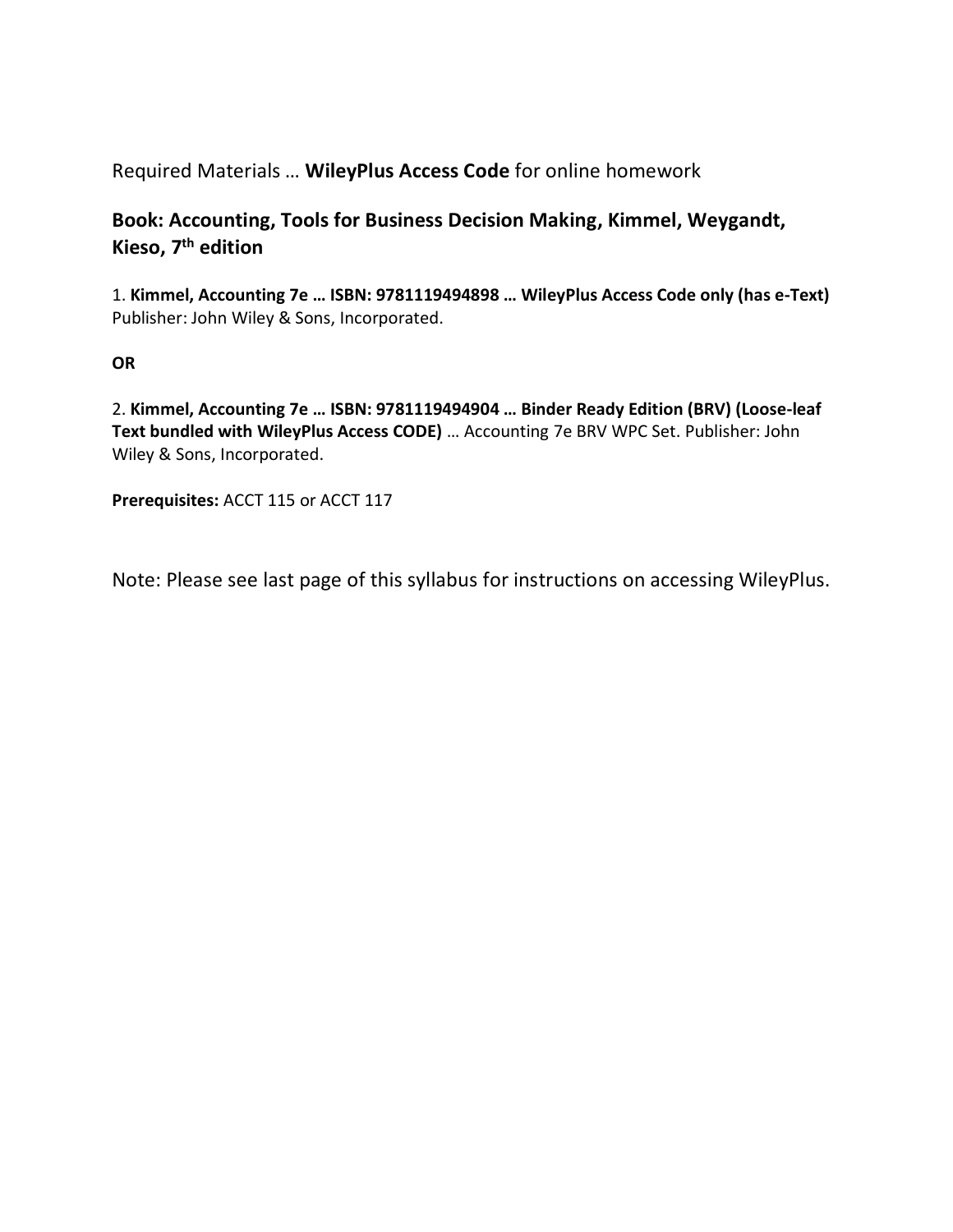| <b>GRADING:</b> | 3 Exams                             |                |     |  |
|-----------------|-------------------------------------|----------------|-----|--|
|                 | <b>Final Exam</b>                   |                |     |  |
|                 | WileyPlus (Access Code required)    |                |     |  |
|                 | Homework (HW) Problems              |                |     |  |
|                 | Other Homework / Class Attendance / |                |     |  |
|                 | Participation / In-class Quizzes    |                | 10% |  |
|                 | A                                   | $90.0 - 100\%$ |     |  |
|                 | B+                                  | $86.0 - 89.9$  |     |  |
|                 | B                                   | $80.0 - 85.9$  |     |  |
|                 | $C+$                                | $76.0 - 79.9$  |     |  |
|                 | C                                   | $70.0 - 75.9$  |     |  |
|                 | D                                   | $60.0 - 69.9$  |     |  |
|                 | F                                   | $0.0 - 59.9$   |     |  |

Course material can be found a[t](https://canvas.njit.edu/) 

#### [https://canvas.njit.edu](https://canvas.njit.edu/)

- Quizzes may be given during random classes that cover material from the previous class, required reading, and assignments. There are NO make-up quizzes.
- Late WileyPlus homework will incur a 15% penalty; after 7 days past due date, 50%. Other late assignments are not accepted.
- Extra credit is not available.

## **Grades are to reflect the level of understanding of course content. Therefore, to achieve the grade of A or B in this class expect to:**

- *Attend 100% of the classes*. During class new content is explained and then applied using inclass exercises and activities for better understanding.
- *Come to class prepared 100% of the time*. This means completing homework prior to class to the best of your abilities. Bring your questions to class. To maximize learning and your competitiveness in the workplace, develop a good work ethic …

#### **Read, study, complete assignments, and persevere.**

• *Actively participate in class* discussions, exercises, and activities to further understanding.

*Expect the grade of C or lower with less preparation and participation.*

**Incompletes (I) are only given under special circumstances such as severe illness … not for being unprepared for class or exams.**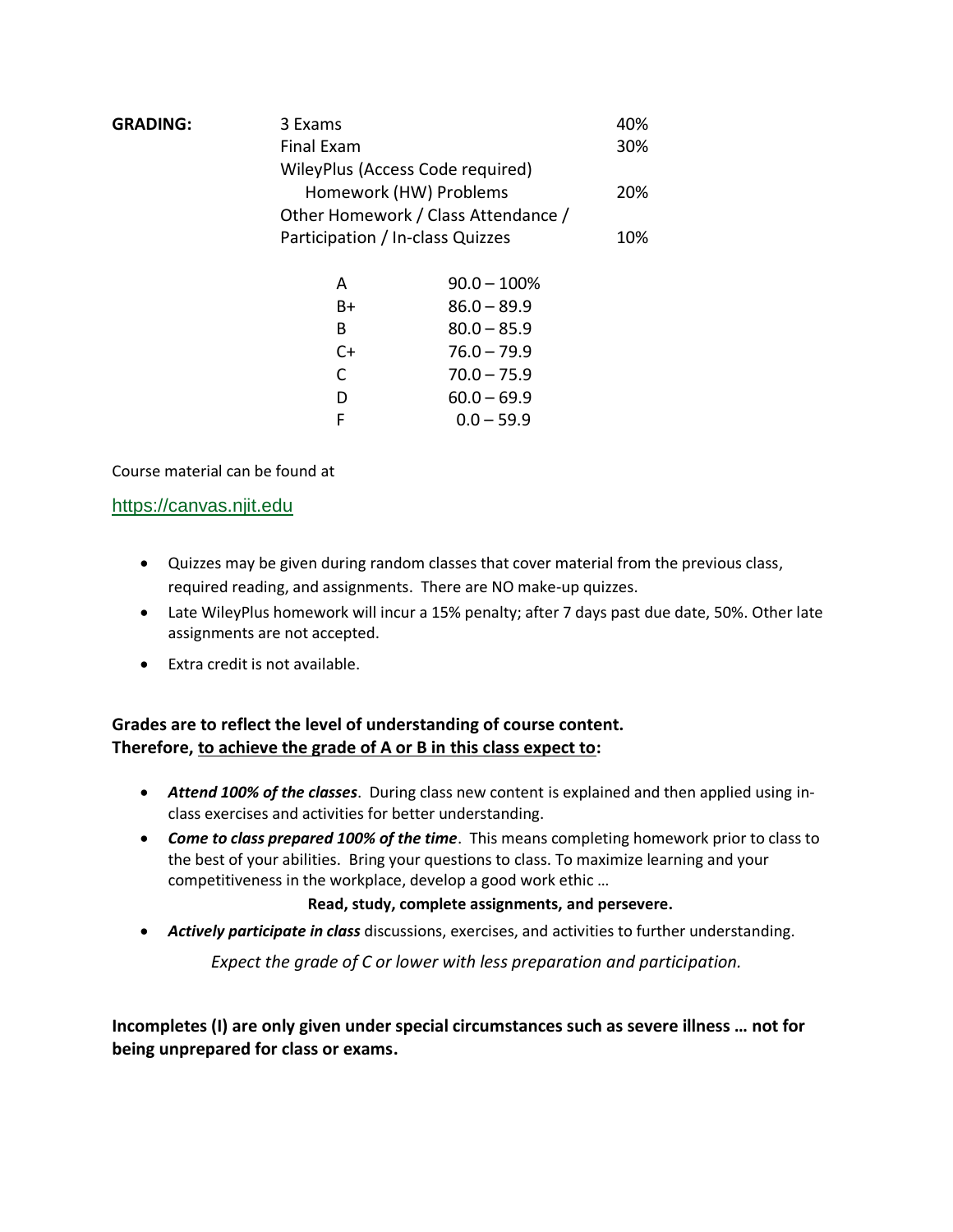## **Academic Integrity: HONOR CODE regarding Academic Dishonesty:**

*Academic Integrity is the cornerstone of higher education and is central to the ideals of this course and the university. Cheating is strictly prohibited and devalues the degree that you are working on. As a member of the NJIT community, it is your responsibility to protect your educational investment by knowing and following the academic code of integrity policy that is found at:*

## *[http://www5.njit.edu/policies/sites/policies/files/academic-integrity-code.pdf.](http://www5.njit.edu/policies/sites/policies/files/academic-integrity-code.pdf)*

*Please note that it is my professional obligation and responsibility to report any academic misconduct to the Dean of Students Office. Any student found in violation of the code by cheating, plagiarizing or using any online software inappropriately will result in disciplinary action. This may include a failing grade of F, and/or suspension or dismissal from the university. If you have any questions about the code of Academic Integrity, please contact the Dean of Students Office at [dos@njit.edu](mailto:dos@njit.edu)"*

## **CLASSROOM CODE OF CONDUCT**

## **To maximize learning and help transition to a professional work environment.**

**Success in business depends on the combined performance of the professional team, not the self-centered interests of one individual. Similarly, a good learning environment is collectively created and requires the contribution of ALL students within the class. To maximize classroom learning:**

- **Attend regularly**. Arriving on time and departing when class is dismissed.
- **Prepare for class**. Arriving with assignments complete.
- **Engage in learning**. Being attentive during class. Giving class your undivided attention and actively contributing to discussion, exercises, and projects.
- **Show respect**. Listening attentively to others' thoughts and ideas.

### **Disruptive behavior includes:**

- **No Electronic Devices in Class**: Please do not use electronic devices in class. Turn off cell phones, MP3 players, laptops, etc. Taking photos or making audio/visual recordings may not be done without the expressed written permission of the instructor
- Engaging in side-conversations.
- Disrespecting others.
- Using language inappropriate to a professional work environment.
- Arriving late and departing before class is dismissed.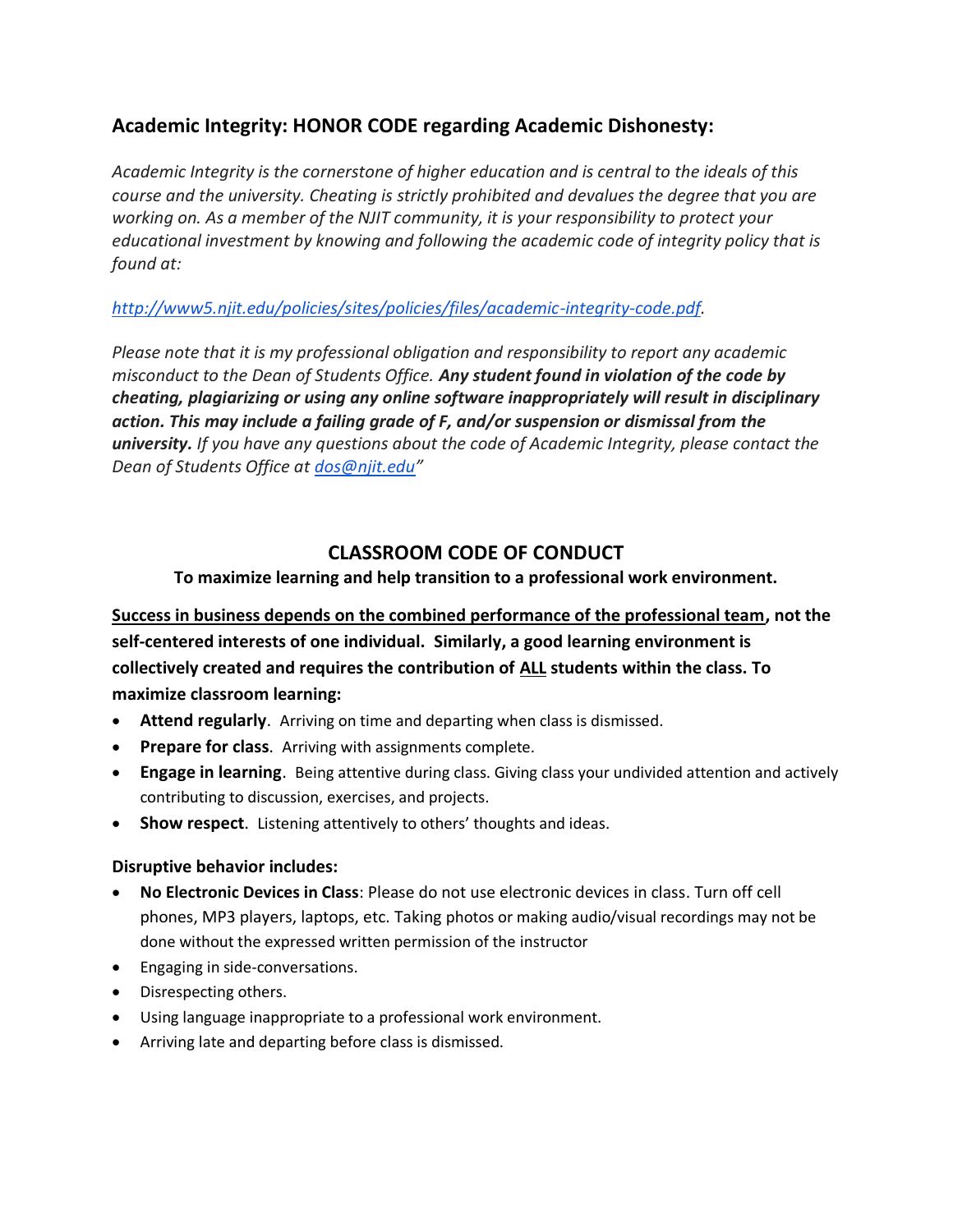#### **Non-compliance:**

- Exhibiting behavior that disrupts the class learning environment will result in a deduction of participation points. Students may also be asked to leave class.
- After continued non-compliance a student may be permanently removed from the class.

## **EXAM CODE OF CONDUCT Cheating will not be tolerated.**

- Cell phones are to be turned off (not on vibrate) and put away. Dumb calculators may be used.
- Bags should be zipped up and put in the front of the room.
- NO leaving the classroom once the exam starts. Therefore, before the exam plan to use the restroom, get water, etc.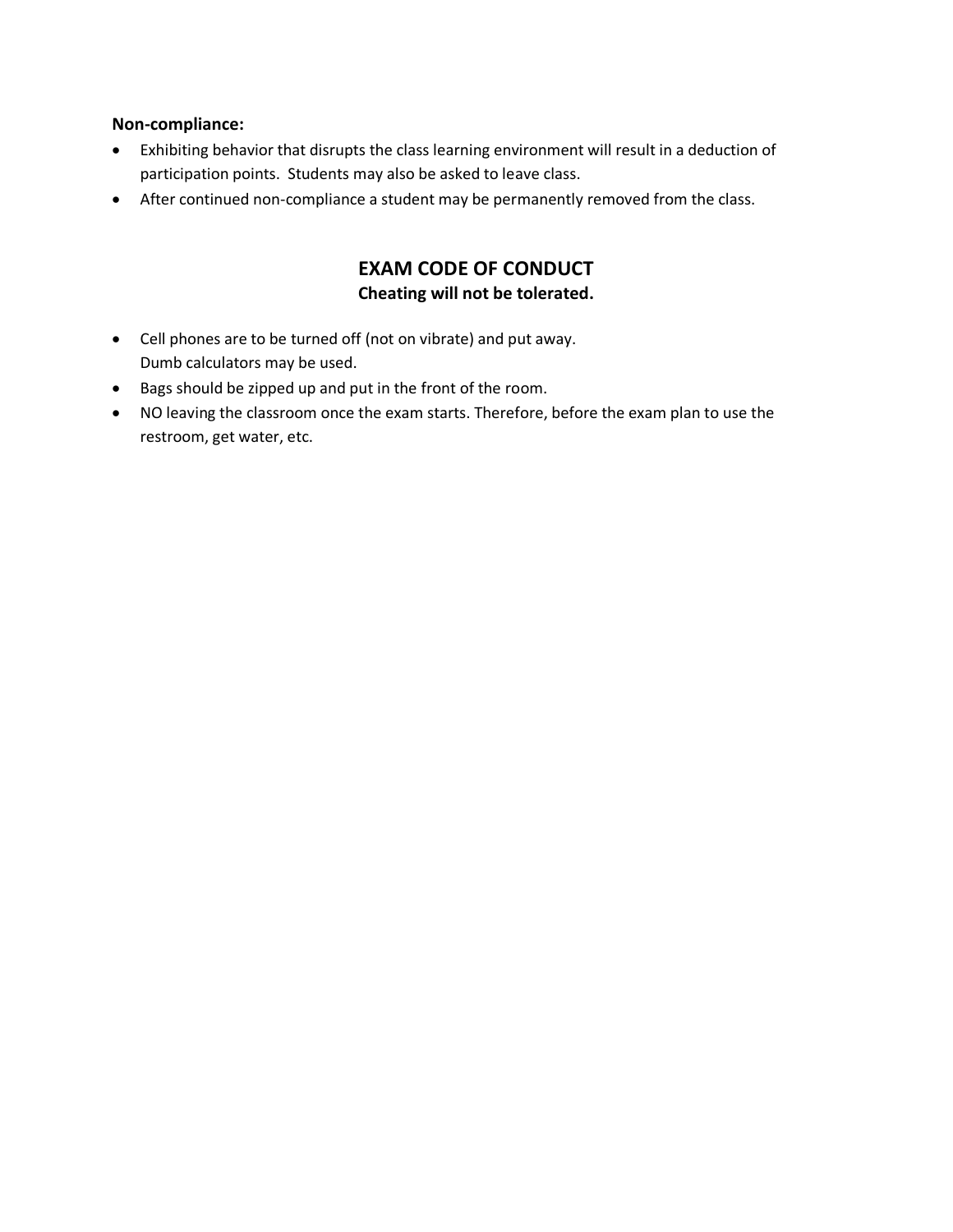#### **COURSE SCHEDULE**

| Sep        | 5      | Ch14  | <b>Managerial Accounting</b>                           |
|------------|--------|-------|--------------------------------------------------------|
|            | 9, 12  | Ch15  | <b>Job Order Costing</b>                               |
|            | 16, 19 | Ch17  | <b>Activity Based Costing</b>                          |
|            | 23, 26 | Ch24  | Standard Costs / Balanced Scorecard                    |
|            | 30     |       | Catch-up                                               |
| Oct        | 3      |       | <b>EXAM1</b>                                           |
|            | 7, 10  | Ch18  | Cost Volume Profit                                     |
|            | 14, 17 | Ch19  | Cost-Volume-Profit Analysis: Additional Issues         |
|            | 21, 24 | Ch21  | Pricing                                                |
|            | 28     |       | Catch-up                                               |
|            | 31     |       | <b>EXAM2</b>                                           |
| <b>NOV</b> | 4, 7   | Ch22  | <b>Budgetary Planning</b>                              |
|            | 11, 14 | Ch23  | <b>Budgetary Control and Responsibility Accounting</b> |
|            | 18, 21 | Ch 20 | <b>Incremental Analysis</b>                            |
|            | 25     |       | Catch-up                                               |
|            | 26     |       | <b>EXAM3</b><br>(Tuesday, 11/26 Thursday Classes meet) |
|            | 28     |       | Thanksgiving                                           |
| <b>DEC</b> | 2, 5   | Ch 25 | <b>Planning for Capital Investments</b>                |
|            | 9      |       | wrap-up                                                |
|            | ?      |       | Final Exam 12/14 - 12/20 finals week                   |

**NOTE: SYLLABUS SUBJECT TO CHANGE** This syllabus is subject to change according to the needs of the class as deemed appropriate by the instructor. Any necessary changes will be communicated to you.